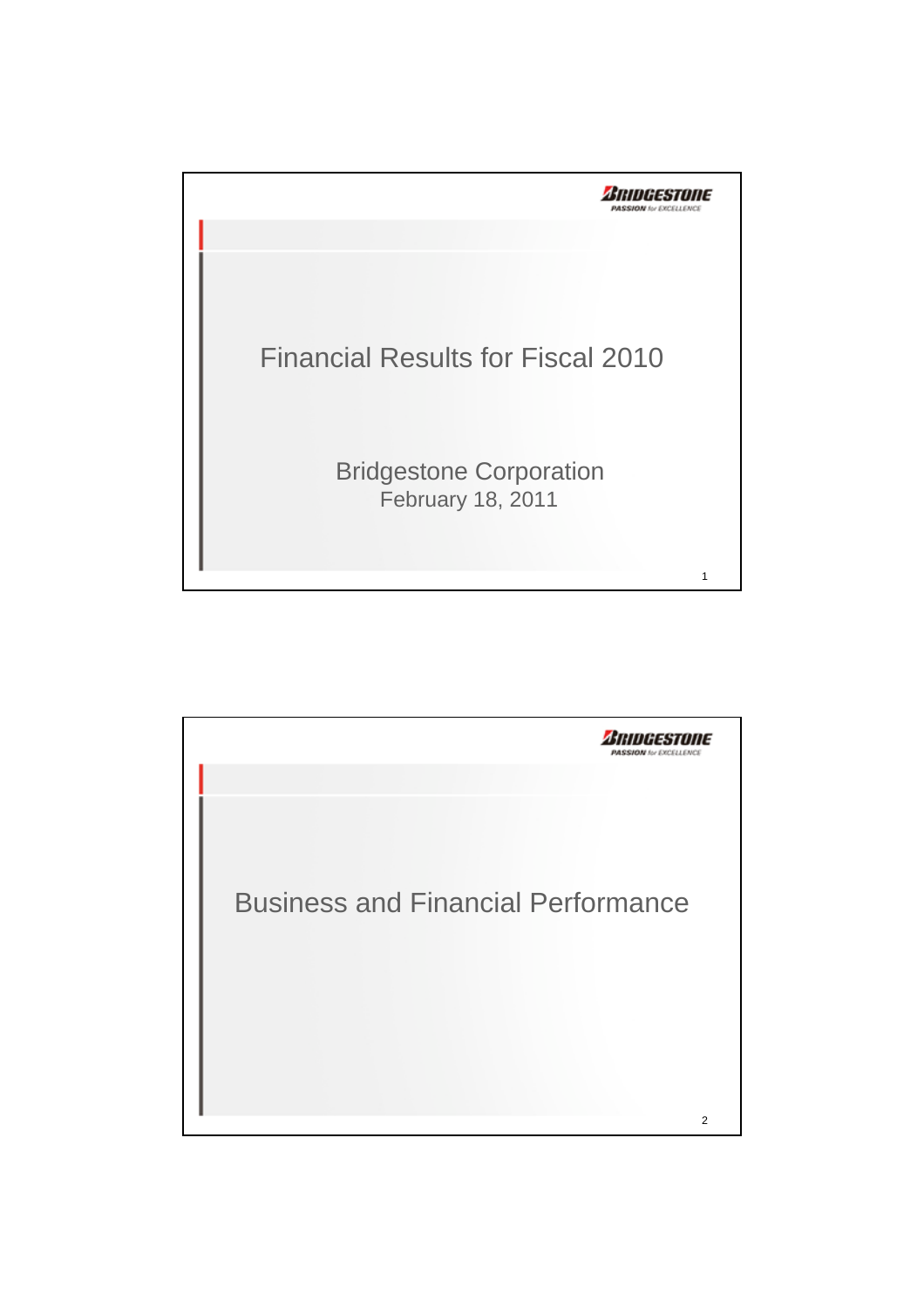|                  |                                             |                        |                        |                   | <b>PASSION</b> for EXCELLENCE              |
|------------------|---------------------------------------------|------------------------|------------------------|-------------------|--------------------------------------------|
|                  | <b>Consolidated Results for Fiscal 2010</b> |                        |                        | (Yen in billions) | Reference<br>August 6, '10<br>Announcement |
|                  |                                             | 2009<br><b>Results</b> | 2010<br><b>Results</b> | vs. PY (%)        | 2010<br>Projections                        |
| <b>Net Sales</b> |                                             | 2,597.0                | 2,861.6                | $+10$             | 2,900                                      |
|                  | Tires                                       | 2,152.9                | 2,379.5                | $+11$             |                                            |
|                  | <b>Diversified Products</b>                 | 454.1                  | 494.6                  | $+9$              |                                            |
|                  | Operating Income                            | 75.7                   | 166.4                  | $+120$            | 157                                        |
|                  | Ordinary Income                             | 54.4                   | 147.9                  | $+172$            | 135                                        |
|                  | Net Income                                  | 1.0                    | 98.9                   | ÷                 | 91                                         |
|                  | Yen/US dollar rate:<br>Yen/Euro rate:       | 94<br>130              | 88<br>116              | (6)<br>(14)       | 91<br>115                                  |
|                  | *Figures within parentheses mean minus      |                        |                        |                   | 3                                          |

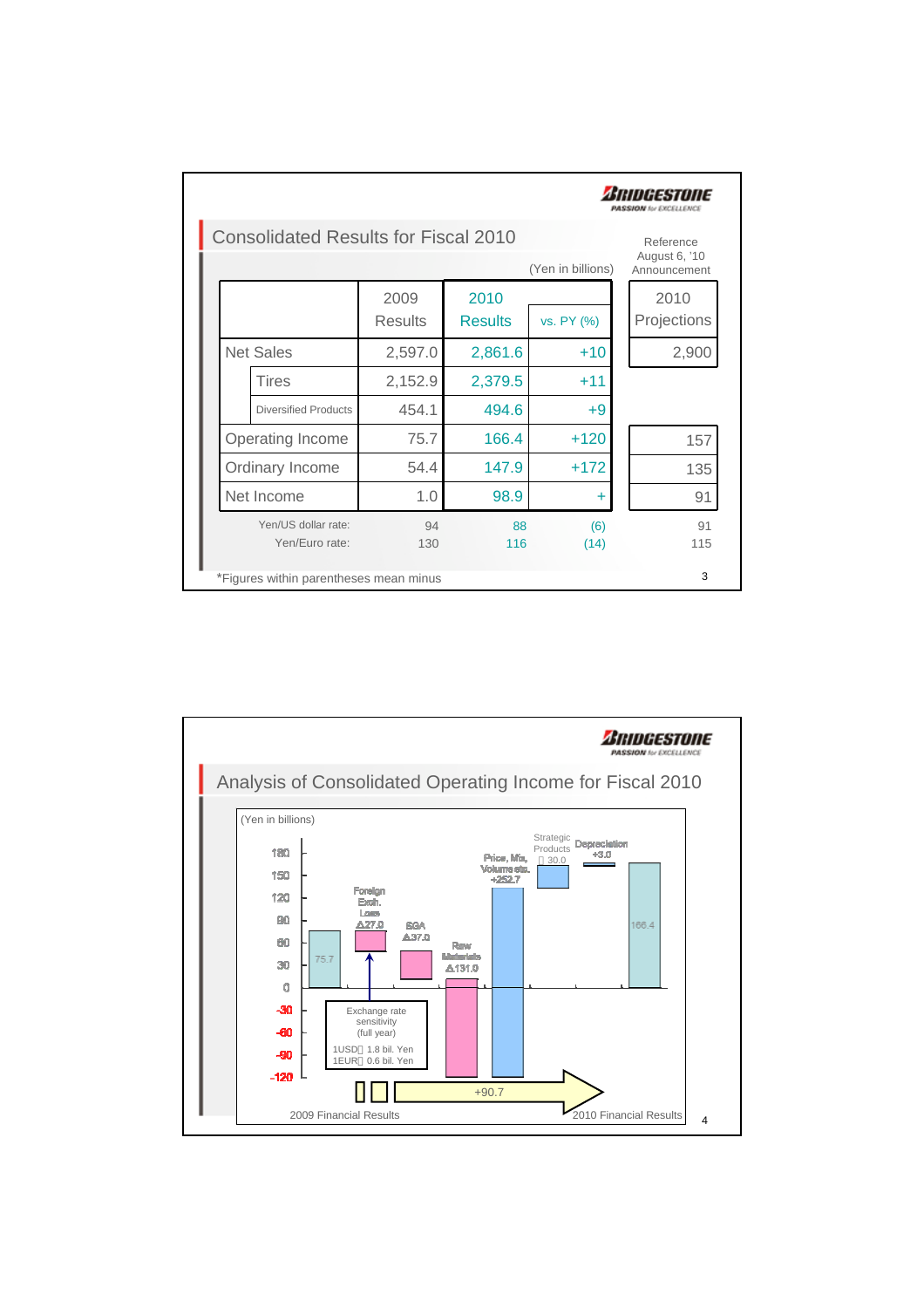| <b>Consolidated Projections for Fiscal 2011</b> |                |                    |                   |  |
|-------------------------------------------------|----------------|--------------------|-------------------|--|
|                                                 |                |                    | (Yen in billions) |  |
|                                                 | 2010           | 2011               |                   |  |
|                                                 | <b>Results</b> | <b>Projections</b> | vs. PY (%)        |  |
| <b>Net Sales</b>                                | 2,861.6        | 3,180.0            | $+11$             |  |
| Tires                                           | 2,379.5        | 2,670.0            | $+12$             |  |
| <b>Diversified Products</b>                     | 494.6          | 520.0              | $+5$              |  |
| Operating Income                                | 166.4          | 140.0              | (16)              |  |
| Ordinary Income                                 | 147.9          | 124.0              | (16)              |  |
| Net Income                                      | 98.9           | 82.0               | (17)              |  |
| Yen/US dollar rate:                             | 88             | 84                 | (4)               |  |
| Yen/Euro rate:                                  | 116            | 110                | (6)               |  |

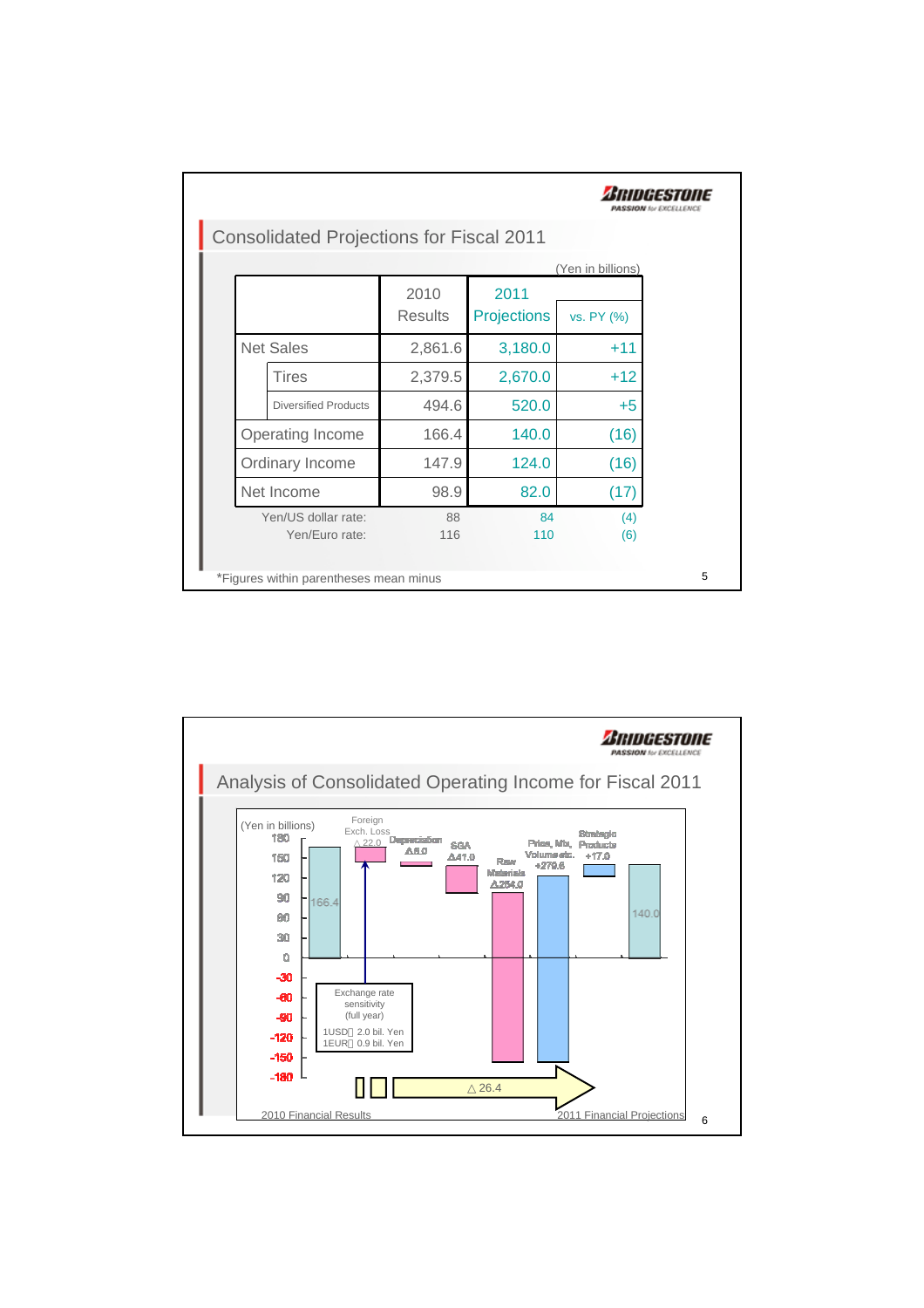| Unit Sales Growth (vs. PY)                                                  |                                      | 2010<br><b>Results</b> | 2011<br><b>Projections</b> |                   |
|-----------------------------------------------------------------------------|--------------------------------------|------------------------|----------------------------|-------------------|
|                                                                             | <b>Runflat tires</b>                 |                        | 135%                       | 105%              |
| Radial tires for                                                            | Ultra-high-performance tires         |                        | 120%                       | 120%              |
| passenger cars<br>(For replacement)                                         | Winter tires                         |                        | 120%                       | 100%              |
|                                                                             | Off-the-road<br>radial tires for     | Ultralarge             | 115%                       | 110%              |
| Specialty tires                                                             | construction and<br>mining vehicles* | Large                  | 130%                       | 125%              |
|                                                                             | Aircraft radial tires                |                        | 115%                       | 120%              |
|                                                                             | Motorcycle radial tires              |                        | 115%                       | 110%              |
| *The figures for off-the-road radial tires are calculated by rubber volume. |                                      |                        |                            |                   |
|                                                                             |                                      |                        |                            | (Yen in billions) |
| for operating income increases (vs. PY)                                     | Expansion of tire strategic products |                        | $+30.0$                    | $+17.0$           |

| <b>By Business Segment</b> | Financial Results for Fiscal 2010 and Projections for Fiscal 2011: |                        |                        |           |                     |                   |
|----------------------------|--------------------------------------------------------------------|------------------------|------------------------|-----------|---------------------|-------------------|
|                            |                                                                    |                        |                        |           |                     | (Yen in billions) |
|                            |                                                                    | 2009<br><b>Results</b> | 2010<br><b>Results</b> | vs.PY(%)  | 2011<br>Projections | vs.PY(%)          |
|                            | <b>Net Sales</b>                                                   | 2,152.9                | 2,379.5                | $+11$     | 2,670.0             | $+12$             |
| <b>Tires</b>               | Operating<br>income                                                | 75.2                   | 153.1                  | $+104$    | 122.0               | (20)              |
|                            | Operating<br>income<br>margin $(%)$                                | 3.5                    | 6.4                    |           | 4.6                 |                   |
|                            | <b>Net Sales</b>                                                   | 454.1                  | 494.6                  | $+9$      | 520.0               | $+5$              |
| <b>Diversified</b>         | Operating<br>income                                                | 0.4                    | 13.3                   | $\ddot{}$ | 18.0                | $+35$             |
| Products                   | Operating<br>income<br>margin $(\%)$                               | 0.1                    | 2.7                    |           | 3.5                 |                   |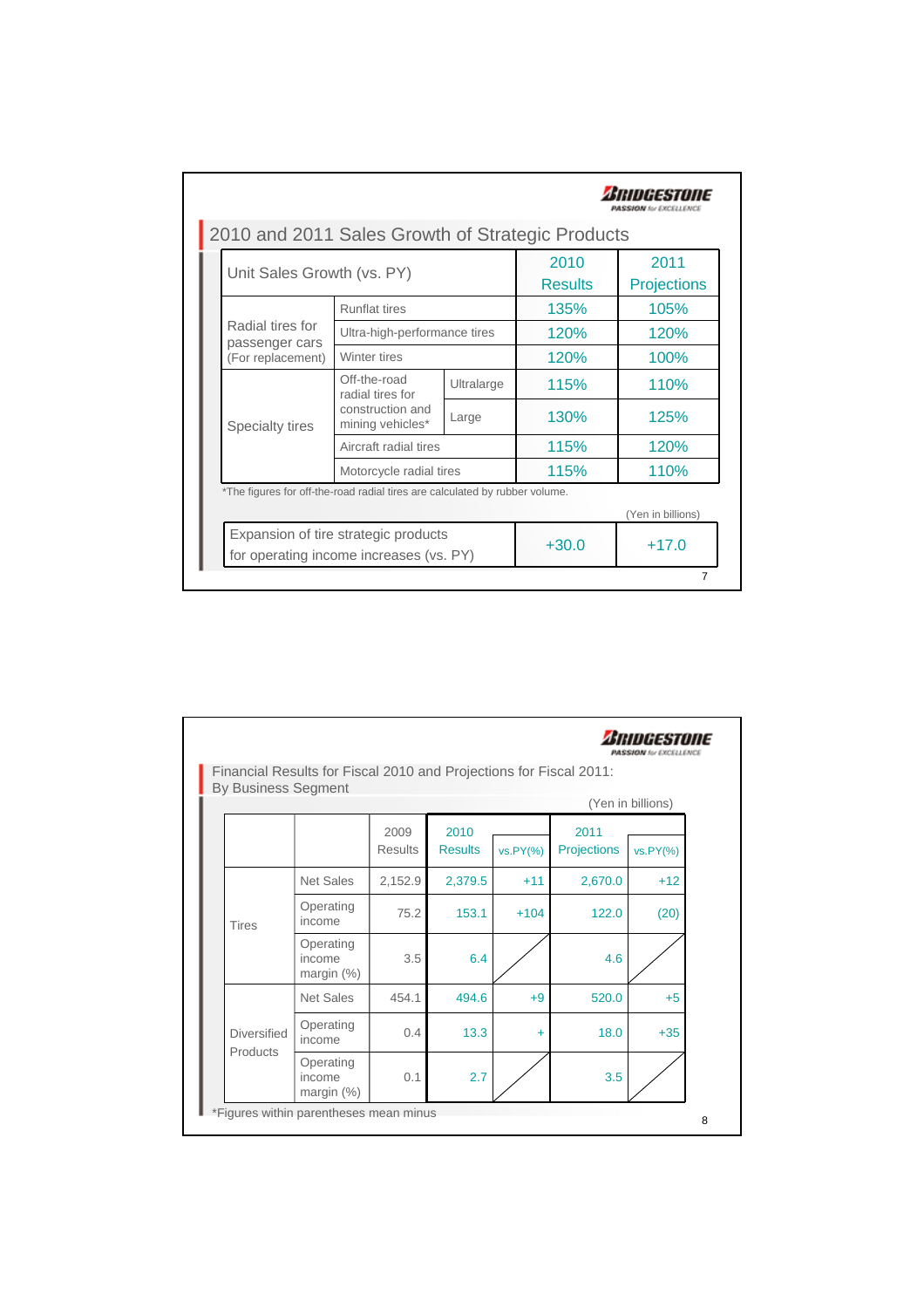|                                |                |                |           |             | (Yen in billions) |
|--------------------------------|----------------|----------------|-----------|-------------|-------------------|
|                                | 2009           | 2010           |           | 2011        |                   |
|                                | <b>Results</b> | <b>Results</b> | vs. PY(%) | Projections | vs. PY(%)         |
| <b>Net Sales</b>               | 1,011.9        | 1,154.6        | $+14$     | 1,270.0     | $+10$             |
| Operating<br>Income            | 14.3           | 61.6           | $+328$    | 47.0        | (24)              |
| Operating Income<br>Margin (%) | 1.4            | 5.3            |           | 3.7         |                   |

|                                |                |                |           |             | (Yen in billions) |
|--------------------------------|----------------|----------------|-----------|-------------|-------------------|
|                                | 2009           | 2010           |           | 2011        |                   |
|                                | <b>Results</b> | <b>Results</b> | vs. PY(%) | Projections | vs. PY(%)         |
| <b>Net Sales</b>               | 1,132.8        | 1,223.9        | $+8$      | 1,340.0     | $+9$              |
| Operating<br>Income            | 34.4           | 48.3           | $+40$     | 44.0        | (9)               |
| Operating Income<br>Margin (%) | 3.0            | 4.0            |           | 3.3         |                   |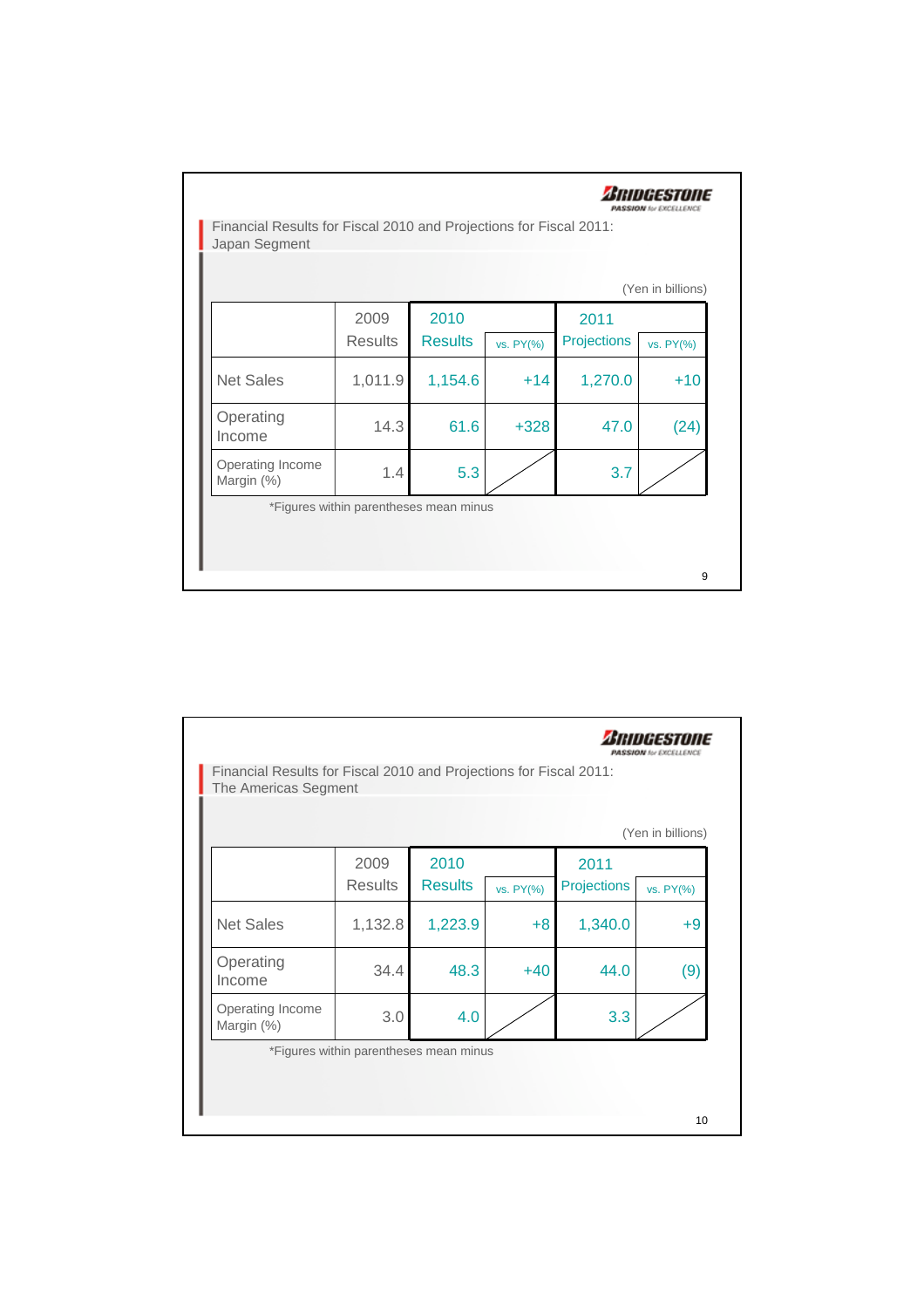|                                |                |                |           |             | (Yen in billions) |
|--------------------------------|----------------|----------------|-----------|-------------|-------------------|
|                                | 2009           | 2010           |           | 2011        |                   |
|                                | <b>Results</b> | <b>Results</b> | vs. PY(%) | Projections | vs. PY(%)         |
| <b>Net Sales</b>               | 362.5          | 383.8          | $+6$      | 420.0       | $+9$              |
| Operating<br>Income            | (11.9)         | 7.1            | ÷         | 6.0         | (16)              |
| Operating Income<br>Margin (%) | (3.3)          | 1.9            |           | 1.4         |                   |

|                                |                |                |           |             | (Yen in billions) |
|--------------------------------|----------------|----------------|-----------|-------------|-------------------|
|                                | 2009           | 2010           |           | 2011        |                   |
|                                | <b>Results</b> | <b>Results</b> | vs. PY(%) | Projections | vs. PY(%)         |
| <b>Net Sales</b>               | 511.5          | 611.9          | $+20$     | 750.0       | $+23$             |
| Operating<br>Income            | 32.9           | 44.9           | $+37$     | 48.0        | $+7$              |
| Operating Income<br>Margin (%) | 6.4            | 7.3            |           | 6.4         |                   |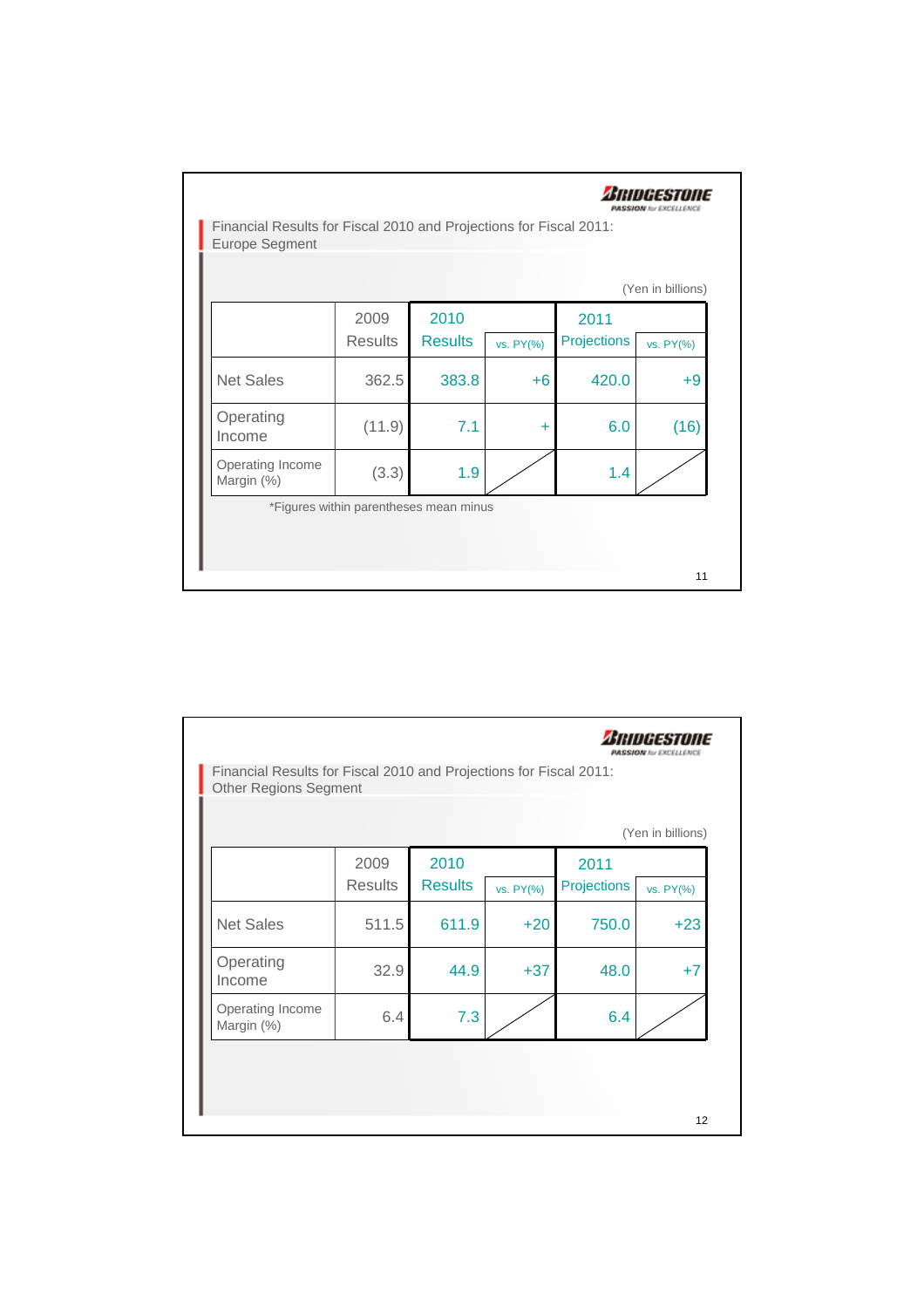| B/S and C/F Highlight                                            |                                        | *Figures within parentheses mean minus |                              |
|------------------------------------------------------------------|----------------------------------------|----------------------------------------|------------------------------|
|                                                                  |                                        |                                        |                              |
|                                                                  | <b>FY 2009</b><br>(As of Dec 31, 2009) | FY 2010<br>(As of Dec 31,2010)         | vs.Dec 31, 2009              |
| <b>Total Assets</b>                                              | (Yen in billions)<br>2,808.4           | (Yen in billions)<br>2,706.6           | (Yen in billions)<br>(101.8) |
| <b>Total Equity</b><br>Ratio of total equity to total assets (%) | 1,120.7<br>38.7                        | 1,176.1<br>42.2                        | $+55.4$<br>$+3.5$            |
| Interest-Bearing Debt                                            | 786.3                                  | 663.1                                  | (123.1)                      |
| Cash Flow by Operating Activities                                | 338.6                                  | 247.7                                  |                              |
| Cash Flow by Investing Activities                                | (188.2)                                | (170.5)                                |                              |
| Free Cash Flow                                                   | 150.4                                  | 77.2                                   |                              |
|                                                                  | <b>FY2009</b>                          | FY 2010                                | vs.PY                        |
|                                                                  | (Yen in billions)                      | (Yen in billions)                      | (Yen in billions)            |
| Capital Expenditure                                              | 178.2                                  | 182.6                                  | $+4.4$                       |
| Depreciation                                                     | 175.7                                  | 167.6                                  | (8.1)                        |
| <b>ROA</b>                                                       | 0.1                                    | 3.6                                    | $+3.5$                       |

|                                                                              |                        |                        | 1H3.4111113<br><b>PASSION</b> for EXCELLENCE |
|------------------------------------------------------------------------------|------------------------|------------------------|----------------------------------------------|
| <b>Dividends</b>                                                             |                        |                        |                                              |
|                                                                              |                        |                        | (yen per share)                              |
|                                                                              | 2009<br><b>Results</b> | 2010<br><b>Results</b> | 2011<br>Projections                          |
| Interim dividend                                                             | 8                      | 10                     | 10                                           |
| Year-end dividend                                                            | 8                      | ( ) 10                 | 10                                           |
| Total                                                                        | 16                     | 20                     | <b>20</b>                                    |
| (*) Proposed at the 92th Annual Shareholders' Meeting held on March 29, 2011 |                        |                        |                                              |
|                                                                              |                        |                        |                                              |
|                                                                              |                        |                        | 14                                           |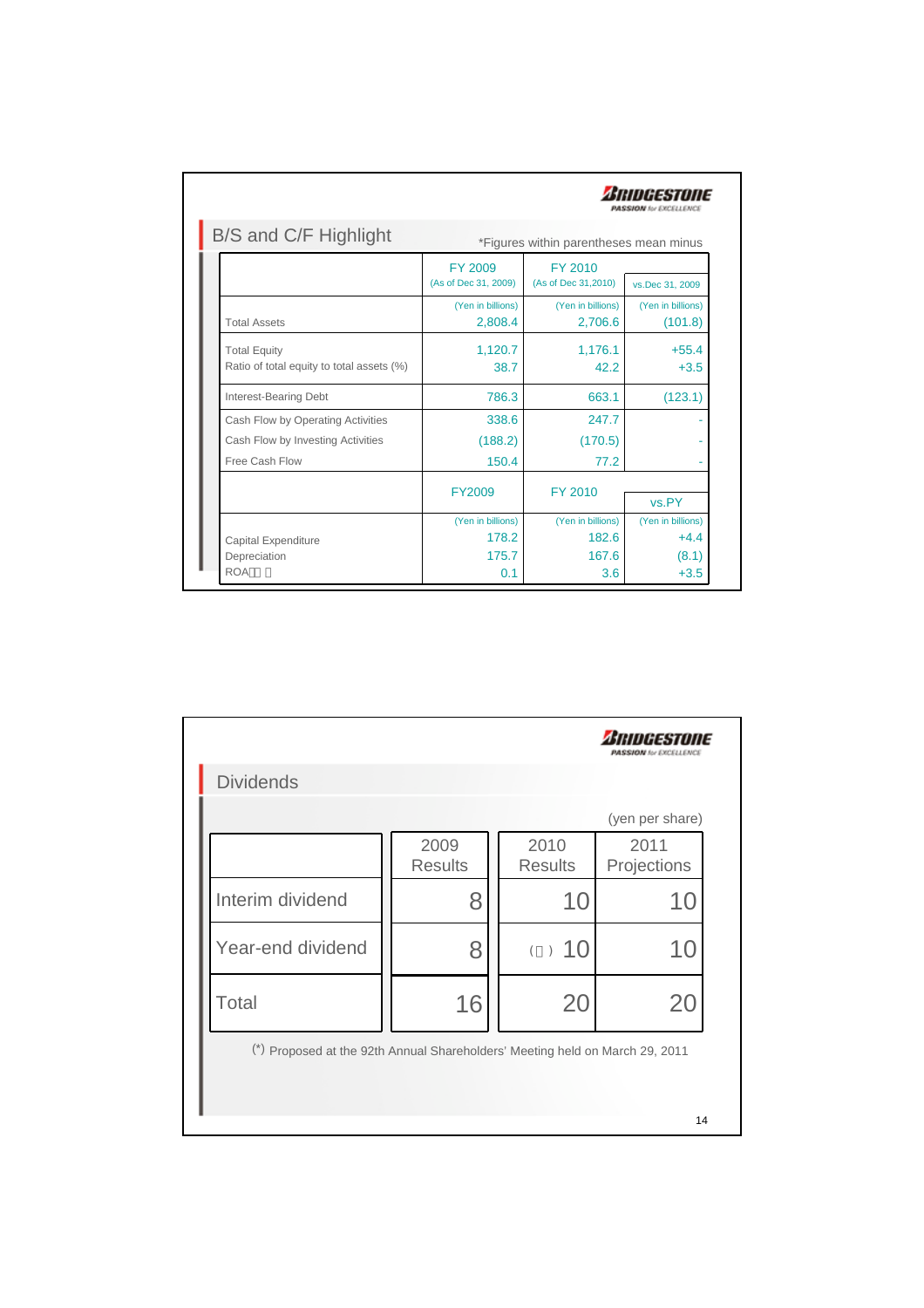

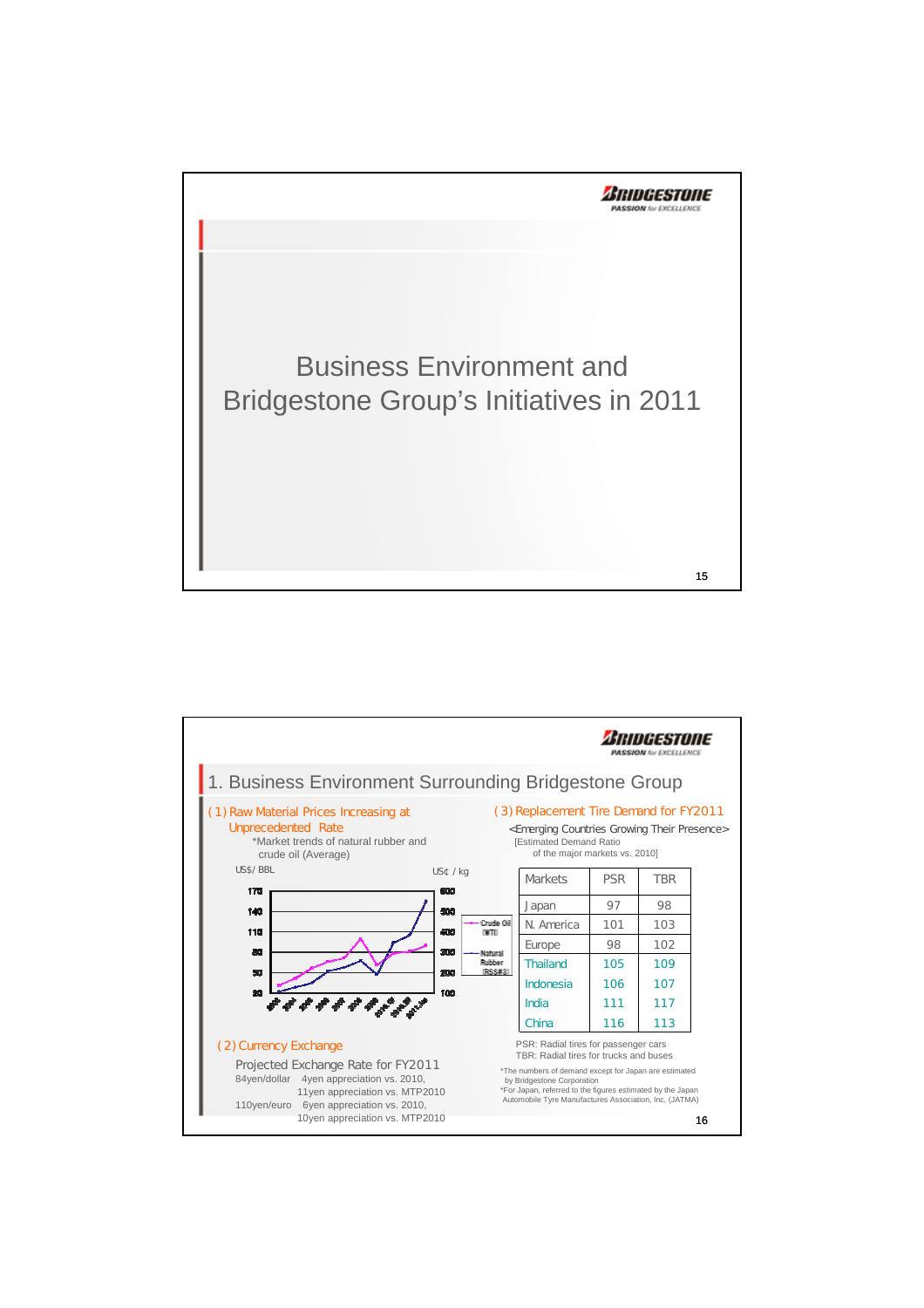

|                 |                                                                                |            |                                                                                                                                                                                                                                                                                                                                                                                          | <b>ASSION</b> IN EXCELLENCE     |
|-----------------|--------------------------------------------------------------------------------|------------|------------------------------------------------------------------------------------------------------------------------------------------------------------------------------------------------------------------------------------------------------------------------------------------------------------------------------------------------------------------------------------------|---------------------------------|
|                 |                                                                                |            | 2. Initiatives under the Current Business Environment                                                                                                                                                                                                                                                                                                                                    |                                 |
|                 | and the Change of Demand Structure<br>*Increase production capacity            |            | (2) Cushion the Impact of Currency Appreciation<br>Utilize Global Manufacturing Sites Efficiently<br>(3) Take Necessary Actions to Address the Demand Growth<br>Increase Production Volume Globally: Address the Demand Growth<br>Tire Rubber Production Weight: 1.77 million tons in 2010 1.94 million tons in 2011<br>Proactive Investments to Secure Position in the Emerging Markets |                                 |
| <b>Country</b>  | Plant                                                                          | Tines      | <b>Increased Capacity</b>                                                                                                                                                                                                                                                                                                                                                                |                                 |
| <b>Thailand</b> | <b>Nang Khae</b>                                                               | <b>PSR</b> | +13500/day by the end of 2014                                                                                                                                                                                                                                                                                                                                                            |                                 |
|                 | Chanburl                                                                       | <b>TBR</b> | +2500/day by the first half of 2014                                                                                                                                                                                                                                                                                                                                                      |                                 |
| Indonesia       | Karawang                                                                       | <b>PSR</b> | +3000/day by the first half of 2012                                                                                                                                                                                                                                                                                                                                                      |                                 |
| India           | Indone                                                                         | <b>TBR</b> | +400/dax by the second half of 2012                                                                                                                                                                                                                                                                                                                                                      | (Start of Production)           |
|                 | Pune                                                                           | <b>PSR</b> | +10000/day by the end of 2020 #1                                                                                                                                                                                                                                                                                                                                                         | $(*1$ the first half of 2013)   |
|                 |                                                                                | <b>TBR</b> | +3000/day by the end of 2020 *1                                                                                                                                                                                                                                                                                                                                                          | $(* 2 the second half of 2013)$ |
| China           | <b>Wusi</b>                                                                    | <b>PSR</b> | +4200/day by the second half of 2011                                                                                                                                                                                                                                                                                                                                                     |                                 |
|                 | PSR: Radial tires for passenger cars<br>TBR: Radial tires for trucks and buses |            |                                                                                                                                                                                                                                                                                                                                                                                          | 18                              |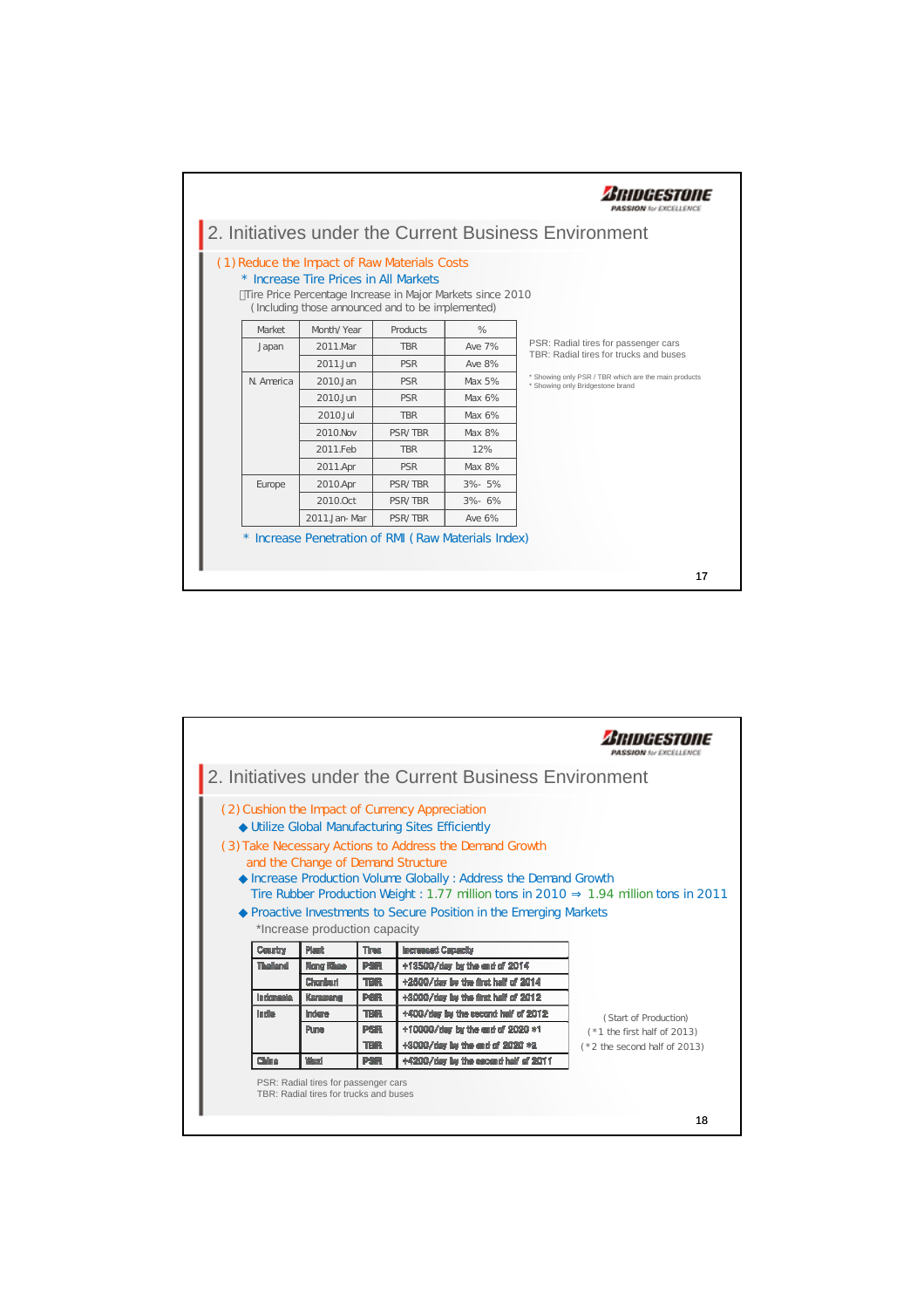